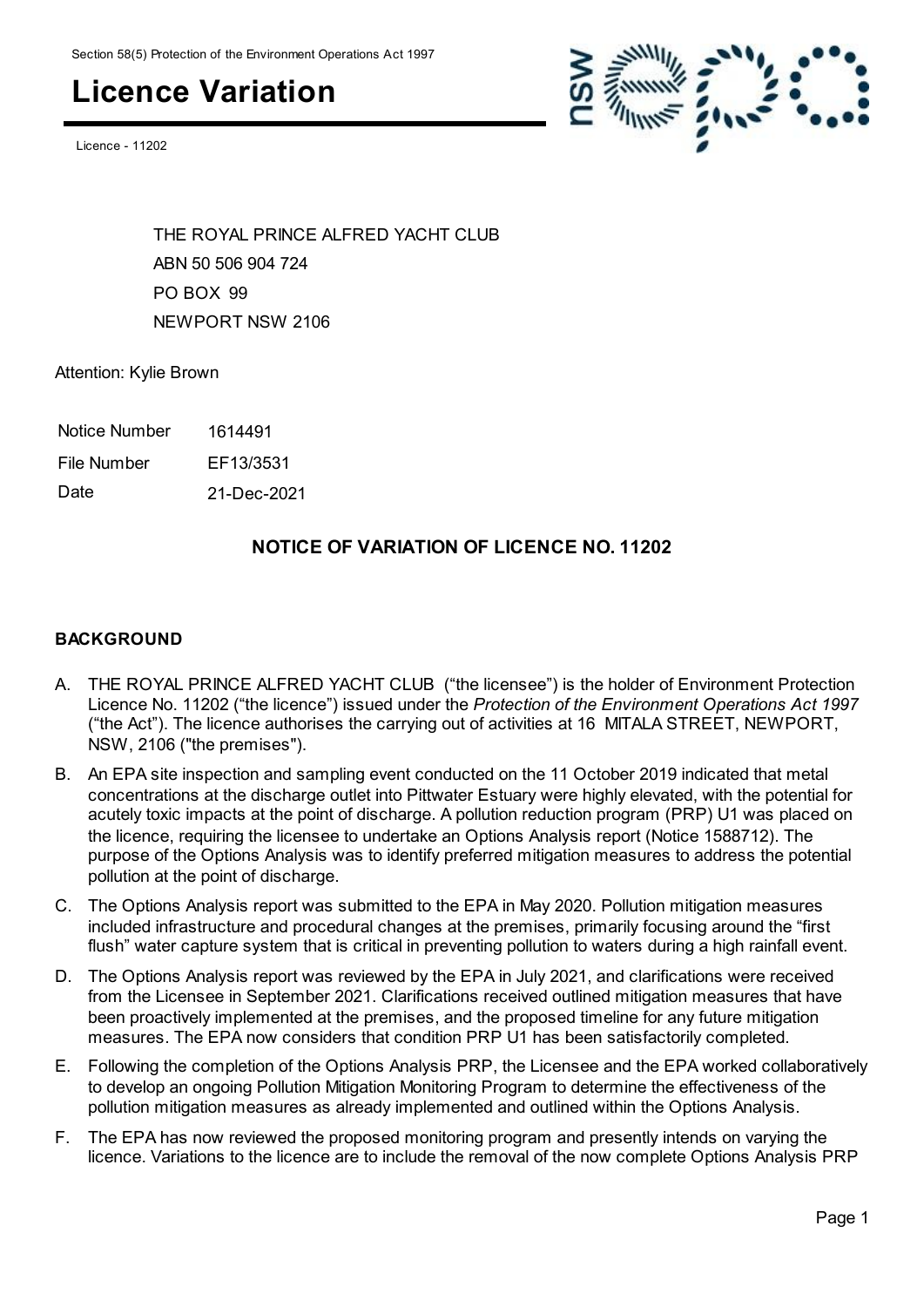

U1, and to introduce a condition in the form of a PRP that requires the licensee to undertake the agreed upon Pollution Mitigation Monitoring Program in it's entirety.

- G. Conditions surrounding the monitoring of potential pollution from discharge under the new PRP Pollution Mitigation Monitoring Program have been listed on this licence under Condition U1.
- H. The EPA has taken into account the objects of the Act and the relevant factors listed in section 45 of the Act. In particular, the EPA has considered the impact of potential pollution from discharge at the premises and consider that the inclusion of a PRP is a practical measure to monitor the effectiveness of Licensee implemented pollution mitigation measures.

#### **VARIATION OF LICENCE NO. 11202**

- 1. By this notice the EPA varies licence No. 11202. The attached licence document contains all variations that are made to the licence by this notice.
- 2. The following variations have been made to the licence:
	- Condition U1 (U1.1 U1.2) Options Analysis: Pollution Discharge Prevention, has been removed from the licence as it is now completed.
	- Condition U1 (U1.1 U1.3) Pollution Mitigation Monitoring Program has been added to the licence. Condition U1 states:
		- *U1.1 The licensee must undertake a Pollution Mitigation Monitoring Program to determine the effectiveness of implemented discharge pollution mitigation measures as provided within documents titled "Notice 1588712 / File EF13/3531 / Licence No 11212 - dated 16 September 2021" and "RPAYC Response to Notice of Variation of Licence 11202 - received 29 May 2020".*
		- *U1.2 The Pollution Mitigation Monitoring Program must consist of:*
			- *(a) Five (5) water grab sampling and analysis events taken at the premises discharge point following rainfall events for analysis of pH, total suspended solids, total recoverable hydrocarbons (TRH), biochemical oxygen demand and dissolved metals (aluminium, copper, nickel, zinc, cadmium, chromium, lead, iron, arsenic, selenium);*
			- *(b) Two (2) water grab sampling events taken at the premises discharge point following rainfall events for analysis of potential anti-fouling pollutants [tributyltin, diuron, cybutryne, ziram, dichlofluanid, chlorothalonil, pyridine, dithiocarbamate (maneb), thiram and 2-(tert-butylamino)-4-(cyclopropylamino)-6-(methylthio) -1,3,5-triazine]. If anti-fouling pollutants are detected within these two (2) rounds of sampling, the licensee will conduct an additional three (3) anti-fouling pollutants sampling and analysis events, amounting to five (5) rounds in total; and*
			- *(c) Quality Assurance/Quality Control (QA/QC) samples will be collected during every sampling event as described under Condition U1.2 (a) and (b). QA/QC sampling will consist of field and split duplicates and will analyse for dissolved metals (aluminium, copper, nickel, zinc, cadmium, chromium, lead, iron, arsenic, selenium), TRH, tributyltin, diuron, cybutryne, ziram, dichlofluanid, chlorothalonil, pyridine, and thiram;*
		- *U1.3 After Condition U1.2 has been satisfied by the Licensee, a summary report will be prepared by the Licensee. The summary report will:*
			- *(a) Analyse the effectiveness of pollution mitigation measures implemented by the Licensee at the premises. Mitigation measures implemented will be clearly defined in the*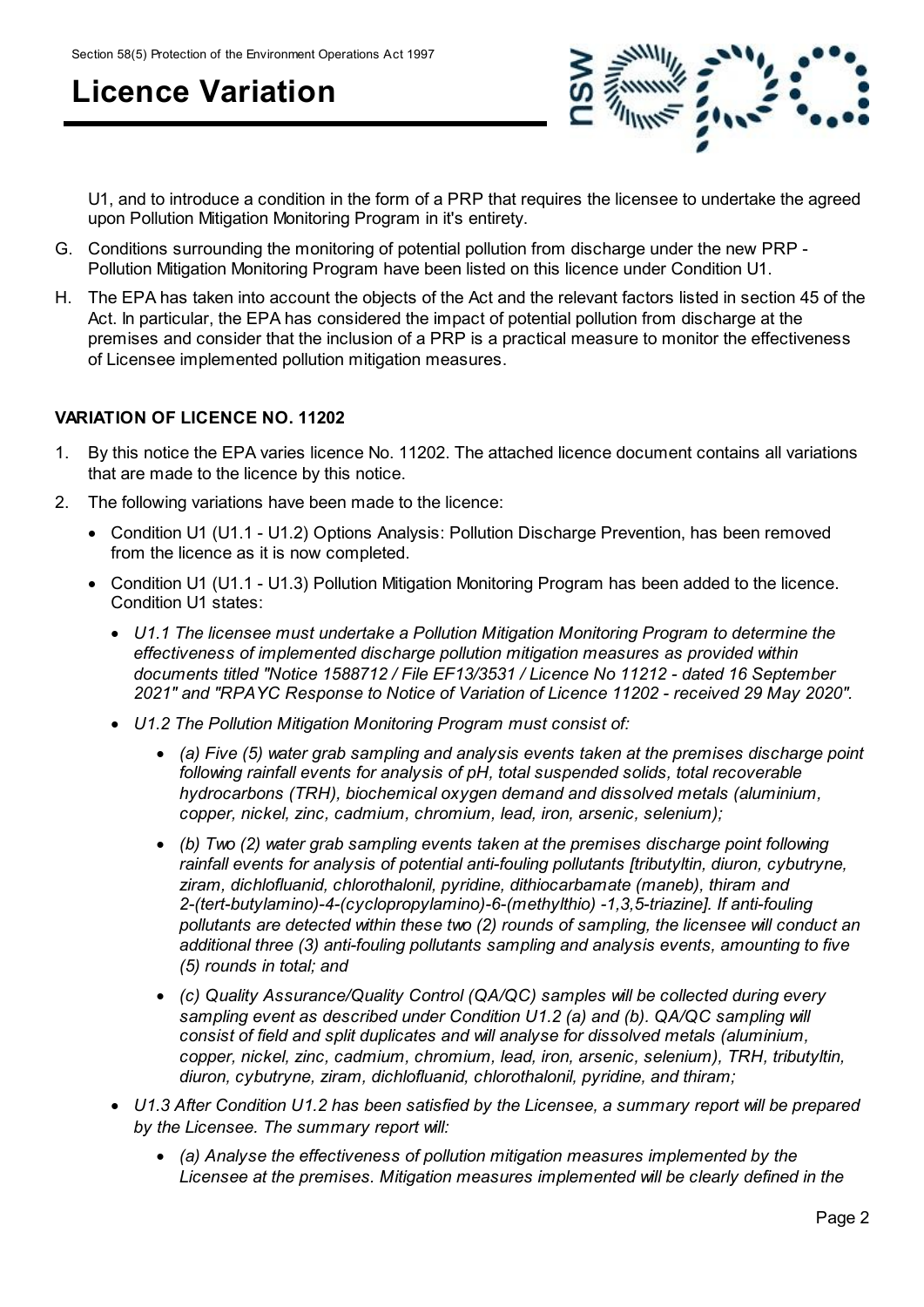

*report, and effectiveness presented against findings from sampling undertaken as part of Condition U1.2;*

- *(b) Provide all laboratory analysis reporting and results for testing undertaken by the Licensee as part of the Pollution Mitigation Monitoring Program, as based on Condition U1.2 of the Licence; and*
- *(c) Be submitted by the Licensee in writing to the EPA by email at info@epa.nsw.gov.au by no later than 30 June 2022, addressed to the following:*

 *Director Regulatory Operations Locked Bag 5502 Parramatta NSW 2124 info@epa.nsw.gov.au*

.......................................................

**Mark Jansons**

**Regional Officer Environment Protection Authority** (by Delegation)

#### **INFORMATION ABOUT THIS NOTICE**

- This notice is issued under section 58(5) of the Act.
- Details provided in this notice, along with an updated version of the licence, will be available on the EPA's Public Register [\(http://www.epa.nsw.gov.au/prpoeo/index.htm](http://www.environment.nsw.gov.au/prpoeo/index.htm)) in accordance with section 308 of the Act.

#### **Appeals against this decision**

 You can appeal to the Land and Environment Court against this decision. The deadline for lodging the appeal is 21 days after you were given notice of this decision.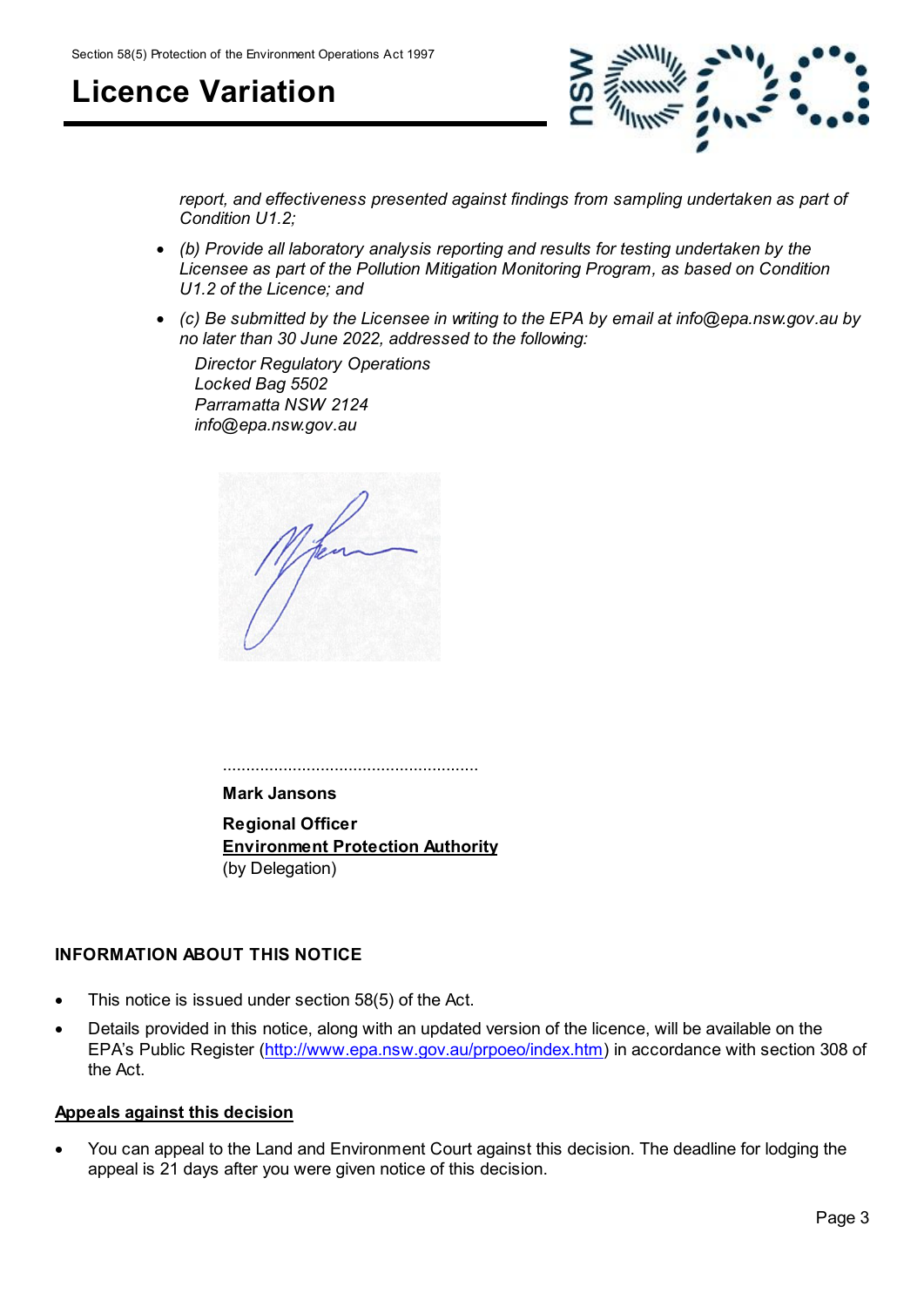

#### **When this notice begins to operate**

- The variations to the licence specified in this notice begin to operate immediately from the date of this notice, unless another date is specified in this notice.
- If an appeal is made against this decision to vary the licence and the Land and Environment Court directs that the decision is stayed the decision does not operate until the stay ceases to have effect or the Land and Environment Court confirms the decision or the appeal is withdrawn (whichever occurs first).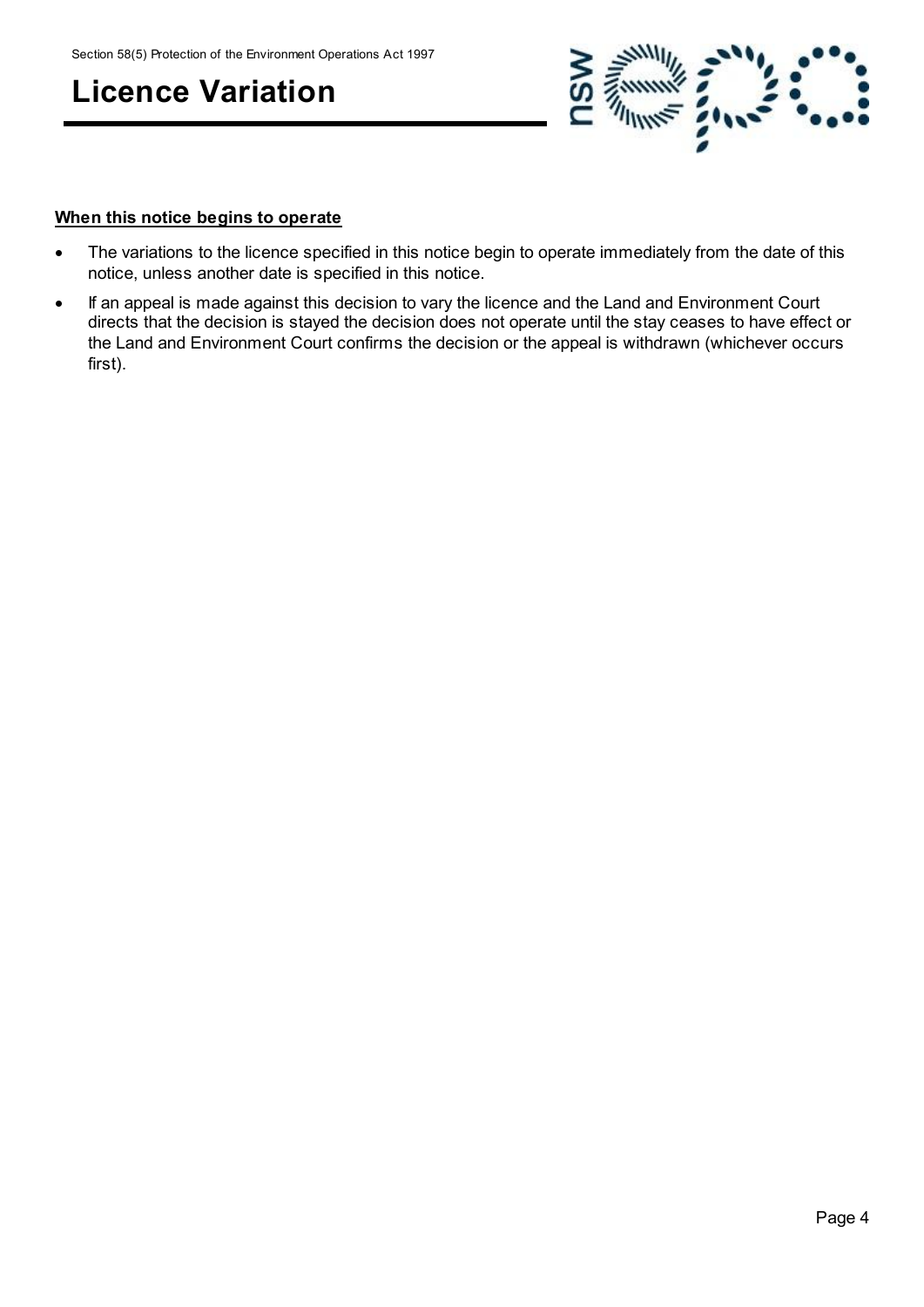11202 30-January

Licence - 11202

| <b>Licence Details</b>   |
|--------------------------|
| Number:                  |
| <b>Anniversary Date:</b> |

#### **Licensee**

THE ROYAL PRINCE ALFRED YACHT CLUB

PO BOX 99

NEWPORT NSW 2106

#### **Premises**

ROYAL PRINCE ALFRED YACHT CLUB

16 MITALA STREET

NEWPORT NSW 2106

#### **Scheduled Activity**

Marinas and boat repairs

#### **Fee Based Activity Scale**

Boat construction/maintenance (general) Any annual handling capacity

#### **Contact Us**

NSW EPA

4 Parramatta Square

12 Darcy Street

PARRAMATTA NSW 2150

Phone: 131 555

Email: info@epa.nsw.gov.au

Locked Bag 5022

PARRAMATTA NSW 2124

 $\sum_{i=1}^{n} \sum_{j=1}^{n} \frac{1}{j} \sum_{j=1}^{n} \sum_{j=1}^{n} \sum_{k=1}^{n} \sum_{j=1}^{n} \sum_{k=1}^{n} \sum_{k=1}^{n} \sum_{k=1}^{n} \sum_{k=1}^{n} \sum_{k=1}^{n} \sum_{k=1}^{n} \sum_{k=1}^{n} \sum_{k=1}^{n} \sum_{k=1}^{n} \sum_{k=1}^{n} \sum_{k=1}^{n} \sum_{k=1}^{n} \sum_{k=1}^{n} \sum_{k=1}^{n} \sum_{k=1}^{n} \sum_{$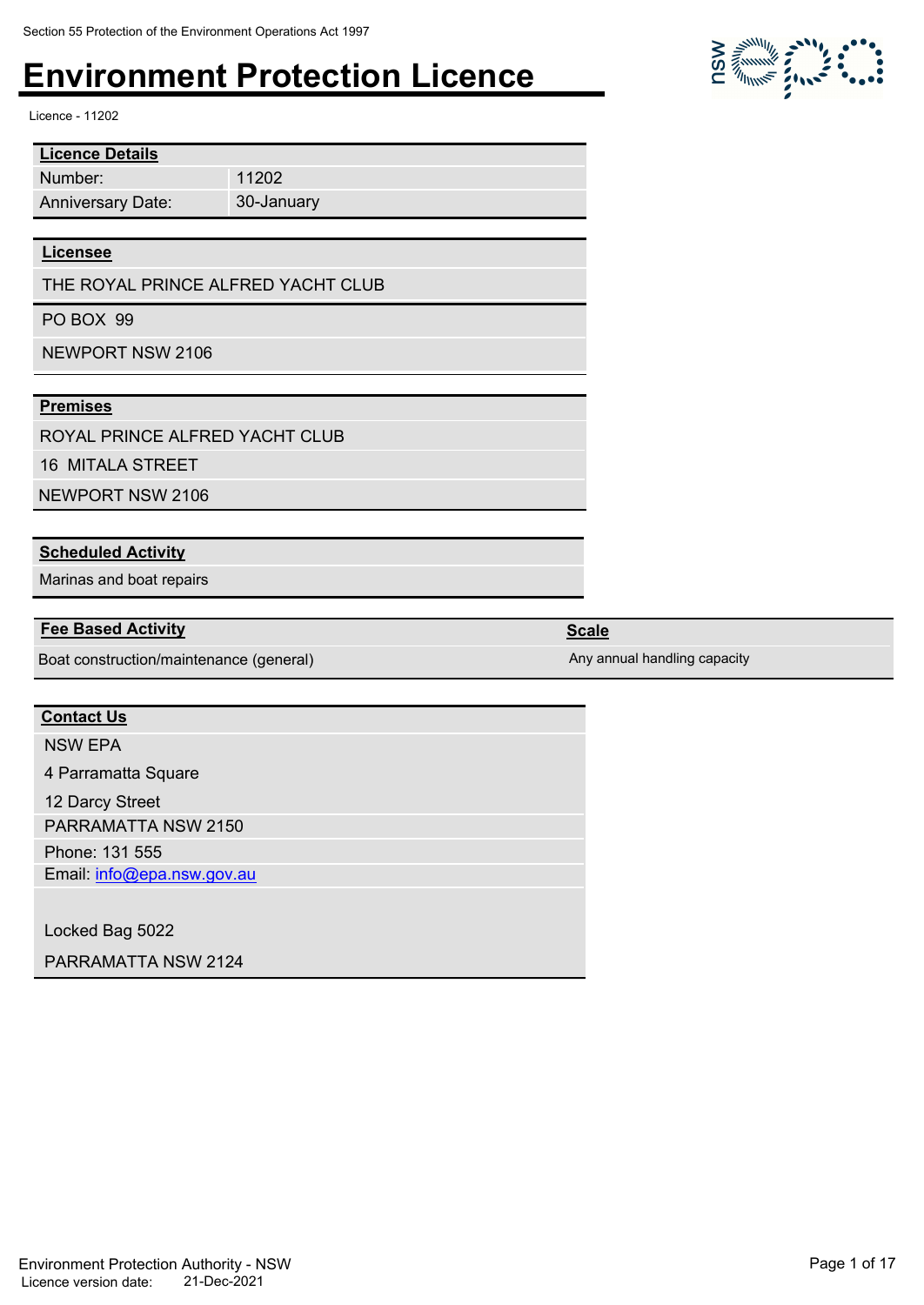

Licence - 11202

|                |                       | 4  |
|----------------|-----------------------|----|
|                |                       |    |
|                |                       |    |
|                |                       |    |
|                |                       |    |
|                |                       |    |
|                |                       |    |
|                |                       |    |
|                |                       |    |
| 1              |                       |    |
| A1             |                       |    |
| A <sub>2</sub> |                       |    |
| A <sub>3</sub> |                       |    |
| $\mathbf{2}$   |                       | 8  |
| L1             |                       |    |
| L <sub>2</sub> |                       |    |
| L3             |                       |    |
| L4             |                       |    |
| 3              |                       | 9  |
| O <sub>1</sub> |                       |    |
| O <sub>2</sub> |                       |    |
| O <sub>3</sub> |                       |    |
|                | O4 Waste management - | Ω  |
| 4              |                       | 10 |
| M1             |                       |    |
| M <sub>2</sub> |                       |    |
| M3             |                       |    |
| 5              |                       | 11 |
| R <sub>1</sub> |                       |    |
| R <sub>2</sub> |                       |    |
| R <sub>3</sub> |                       |    |
| 6              |                       |    |
| G <sub>1</sub> |                       |    |
| G <sub>2</sub> |                       |    |
| 7              |                       |    |
|                |                       |    |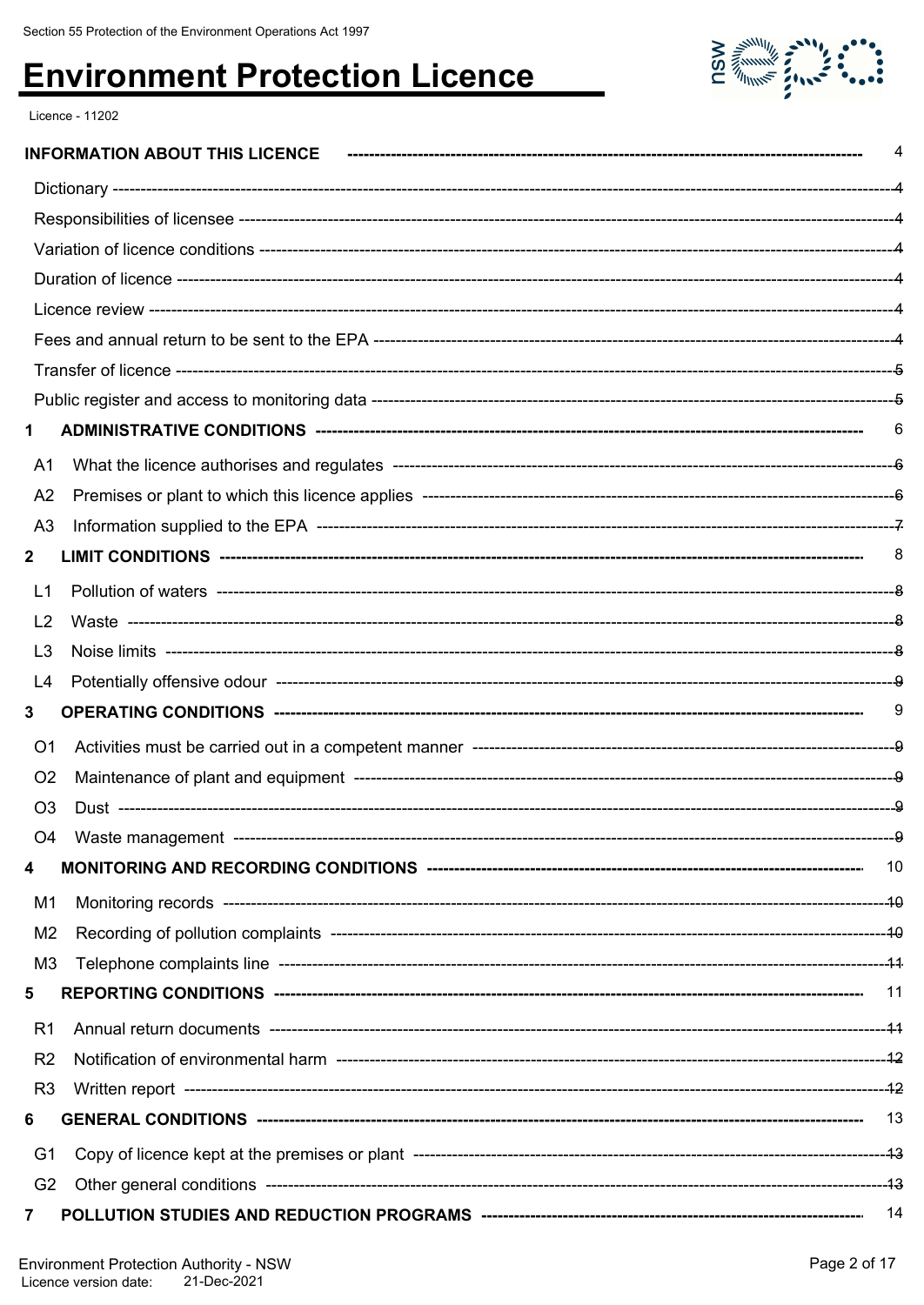| Licence - 11202   |       |
|-------------------|-------|
|                   | $-14$ |
| <b>DICTIONARY</b> | 15    |
|                   | $-15$ |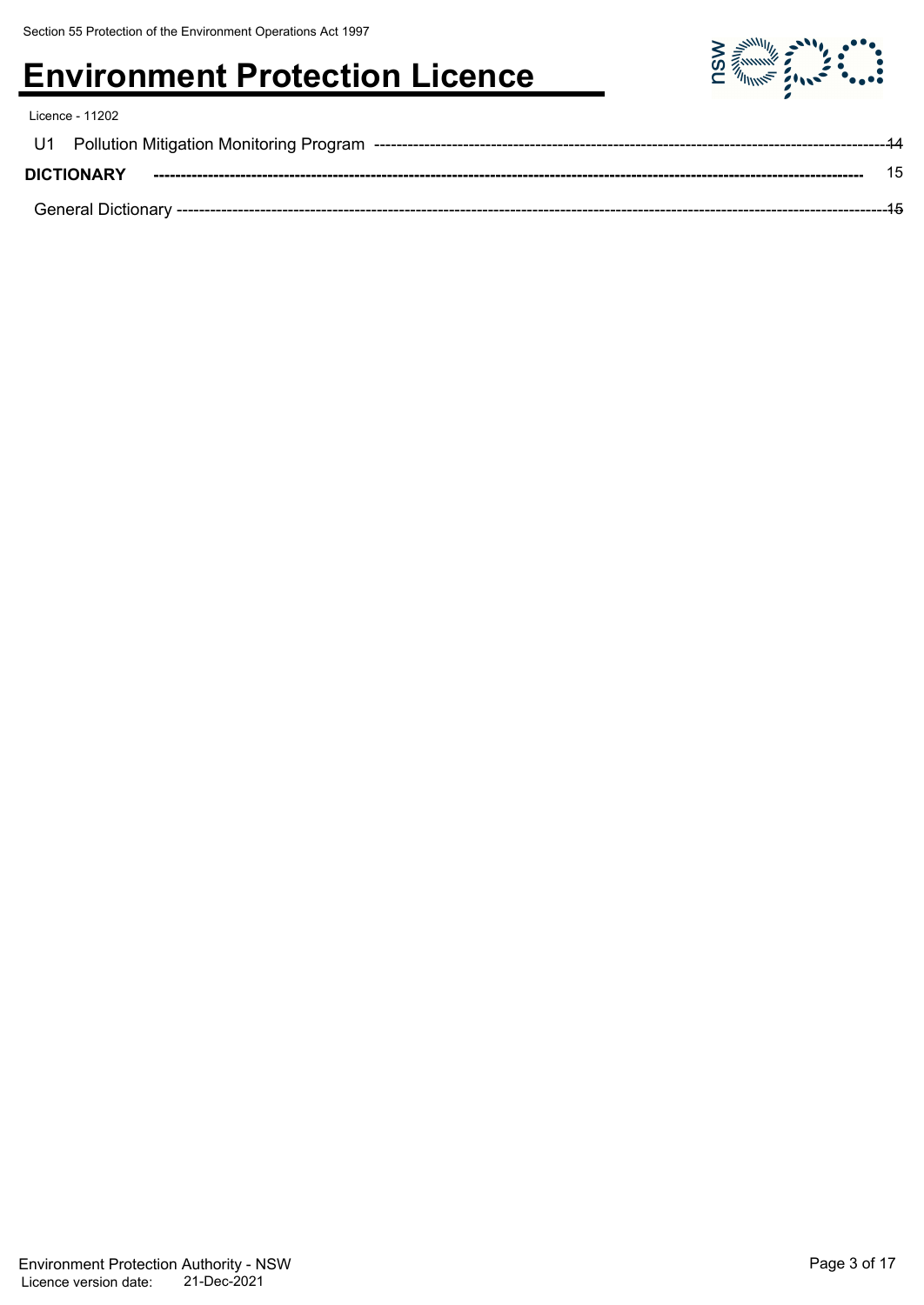Licence - 11202



### **Information about this licence**

#### **Dictionary**

A definition of terms used in the licence can be found in the dictionary at the end of this licence.

#### **Responsibilities of licensee**

Separate to the requirements of this licence, general obligations of licensees are set out in the Protection of the Environment Operations Act 1997 ("the Act") and the Regulations made under the Act. These include obligations to:

- ensure persons associated with you comply with this licence, as set out in section 64 of the Act;
- control the pollution of waters and the pollution of air (see for example sections 120 132 of the Act);
- report incidents causing or threatening material environmental harm to the environment, as set out in Part 5.7 of the Act.

#### **Variation of licence conditions**

The licence holder can apply to vary the conditions of this licence. An application form for this purpose is available from the EPA.

The EPA may also vary the conditions of the licence at any time by written notice without an application being made.

Where a licence has been granted in relation to development which was assessed under the Environmental Planning and Assessment Act 1979 in accordance with the procedures applying to integrated development, the EPA may not impose conditions which are inconsistent with the development consent conditions until the licence is first reviewed under Part 3.6 of the Act.

#### **Duration of licence**

This licence will remain in force until the licence is surrendered by the licence holder or until it is suspended or revoked by the EPA or the Minister. A licence may only be surrendered with the written approval of the EPA.

#### **Licence review**

The Act requires that the EPA review your licence at least every 5 years after the issue of the licence, as set out in Part 3.6 and Schedule 5 of the Act. You will receive advance notice of the licence review.

#### **Fees and annual return to be sent to the EPA**

For each licence fee period you must pay:

- an administrative fee; and
- a load-based fee (if applicable).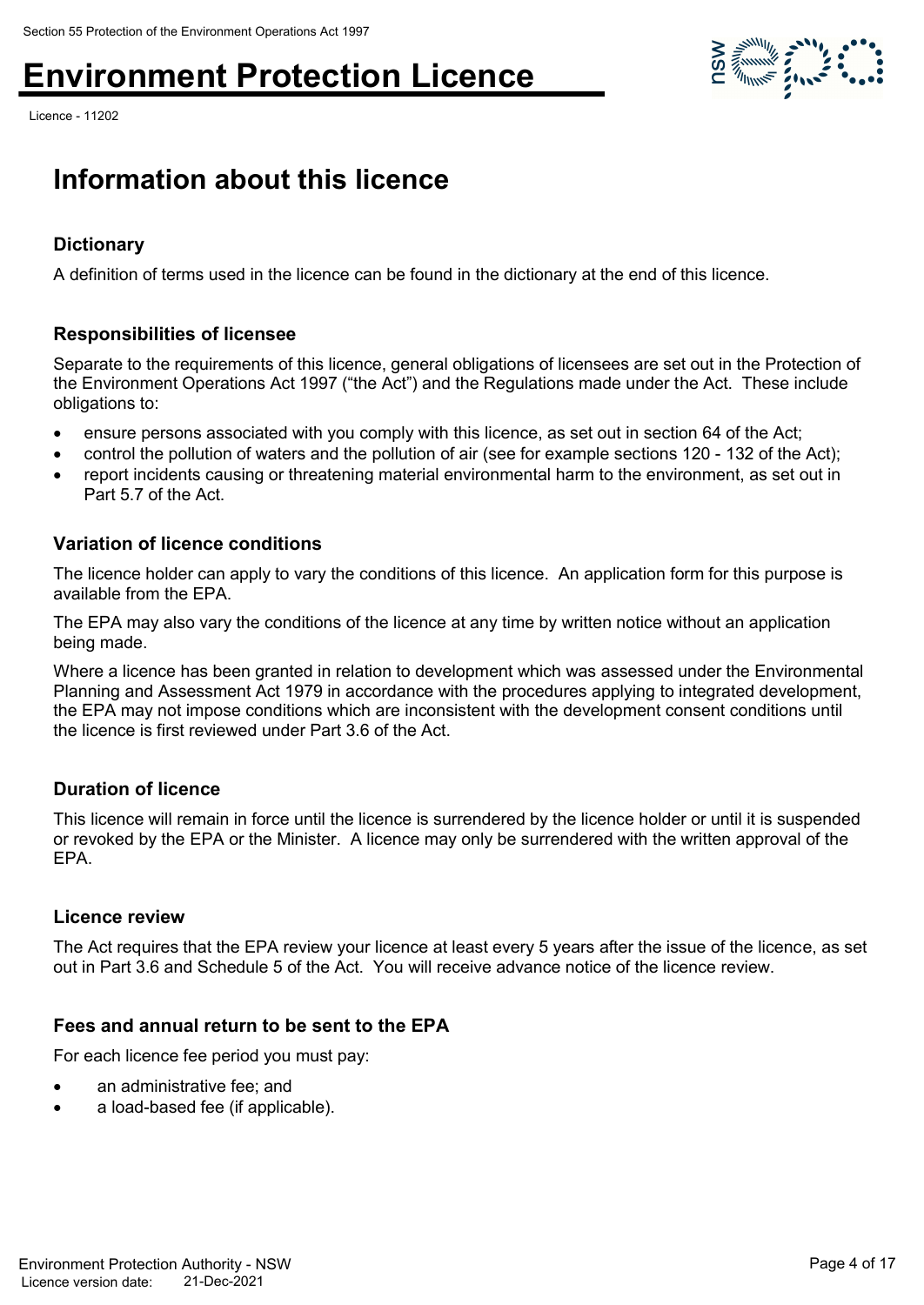

Licence - 11202

The EPA publication "A Guide to Licensing" contains information about how to calculate your licence fees. The licence requires that an Annual Return, comprising a Statement of Compliance and a summary of any monitoring required by the licence (including the recording of complaints), be submitted to the EPA. The Annual Return must be submitted within 60 days after the end of each reporting period. See condition R1 regarding the Annual Return reporting requirements.

Usually the licence fee period is the same as the reporting period.

#### **Transfer of licence**

The licence holder can apply to transfer the licence to another person. An application form for this purpose is available from the EPA.

#### **Public register and access to monitoring data**

Part 9.5 of the Act requires the EPA to keep a public register of details and decisions of the EPA in relation to, for example:

- licence applications:
- licence conditions and variations;
- statements of compliance;
- load based licensing information; and
- load reduction agreements.

Under s320 of the Act application can be made to the EPA for access to monitoring data which has been submitted to the EPA by licensees.

#### **This licence is issued to:**

#### **THE ROYAL PRINCE ALFRED YACHT CLUB**

**PO BOX 99**

#### **NEWPORT NSW 2106**

subject to the conditions which follow.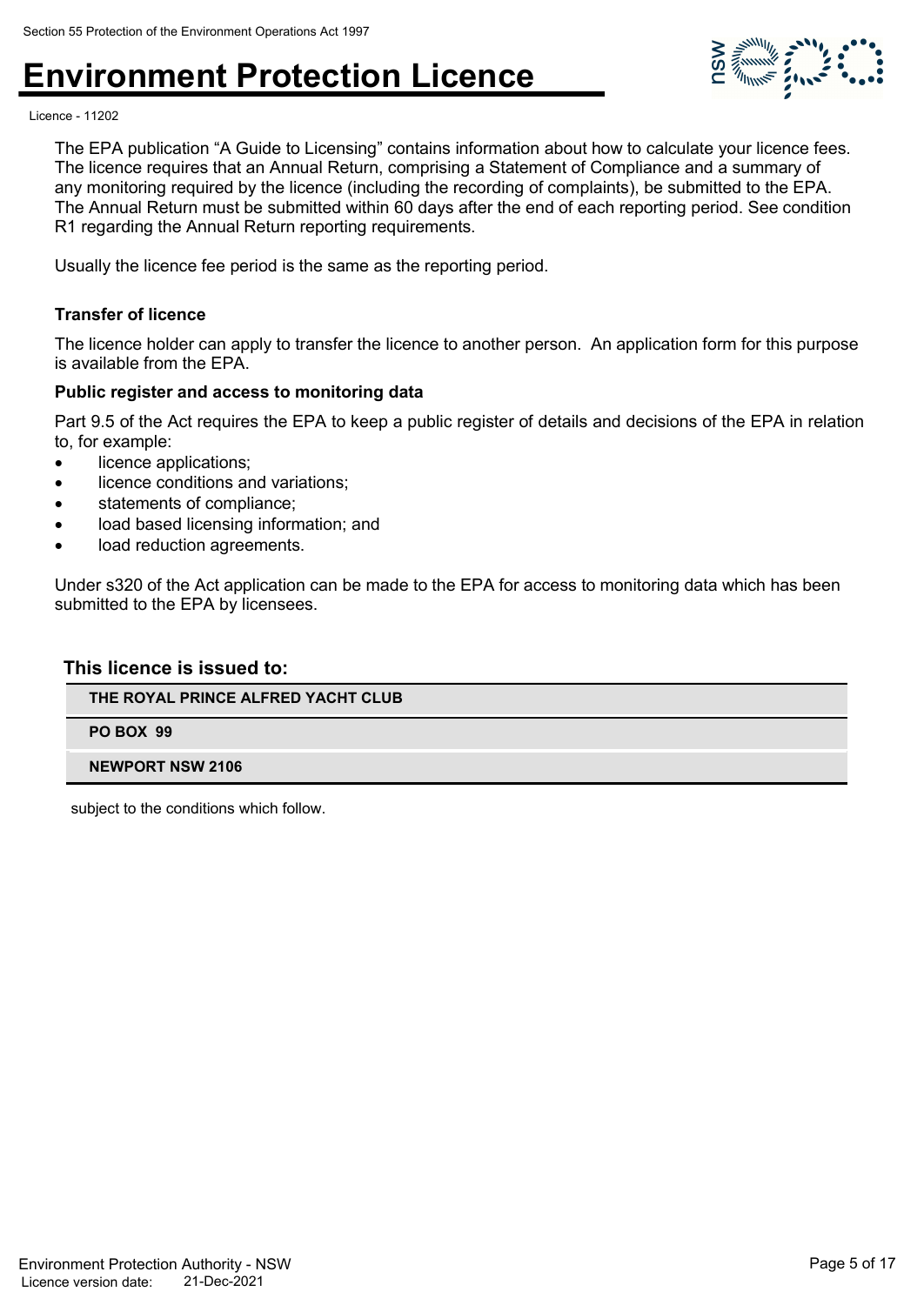

Licence - 11202

### **1 Administrative Conditions**

#### **A1 What the licence authorises and regulates**

A1.1 This licence authorises the carrying out of the scheduled activities listed below at the premises specified in A2. The activities are listed according to their scheduled activity classification, fee-based activity classification and the scale of the operation.

Unless otherwise further restricted by a condition of this licence, the scale at which the activity is carried out must not exceed the maximum scale specified in this condition.

| <b>Scheduled Activity</b> | <b>Fee Based Activity</b>               | <b>Scale</b> |
|---------------------------|-----------------------------------------|--------------|
| Marinas and boat repairs  | Boat construction/maintenance (general) |              |
|                           |                                         | capacity     |

#### **A2 Premises or plant to which this licence applies**

A2.1 The licence applies to the following premises:

| <b>Premises Details</b>                                                                                                                                                  |
|--------------------------------------------------------------------------------------------------------------------------------------------------------------------------|
| <b>ROYAL PRINCE ALFRED YACHT CLUB</b>                                                                                                                                    |
| <b>16 MITALA STREET</b>                                                                                                                                                  |
| <b>NEWPORT</b>                                                                                                                                                           |
| <b>NSW 2106</b>                                                                                                                                                          |
| LOT 31 DP 5193, LOT B DP 401973, LOT F DP 404261, LOT 331 DP 532276,<br>LOT 233 DP 752046, LOT 234 DP 752046, LOT 237 DP 752046, LOT 238 DP<br>752046, LOT 328 DP 824054 |

A2.2 The premises location is shown on the map below.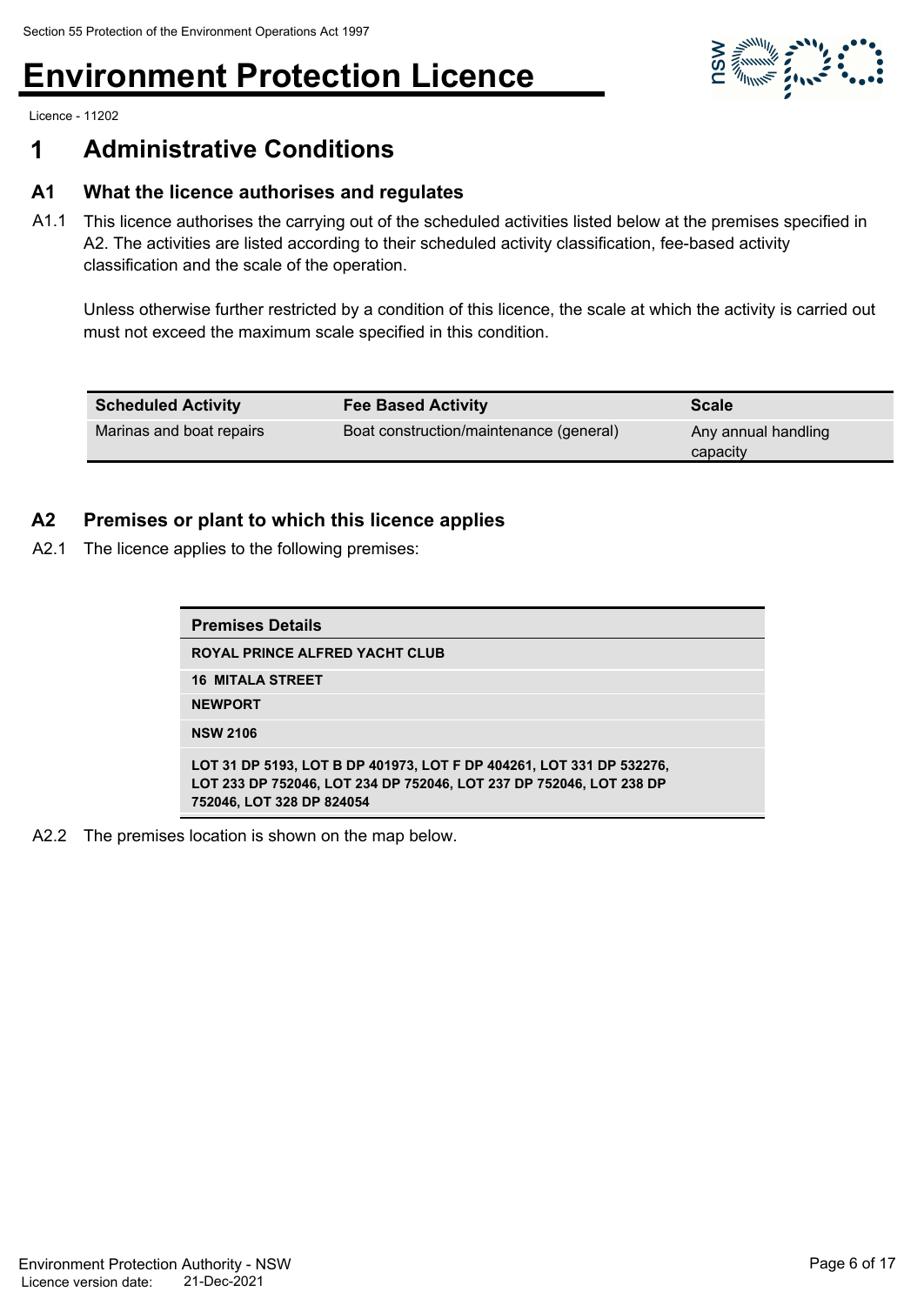Licence - 11202



### **A3 Information supplied to the EPA**

A3.1 Works and activities must be carried out in accordance with the proposal contained in the licence application, except as expressly provided by a condition of this licence.

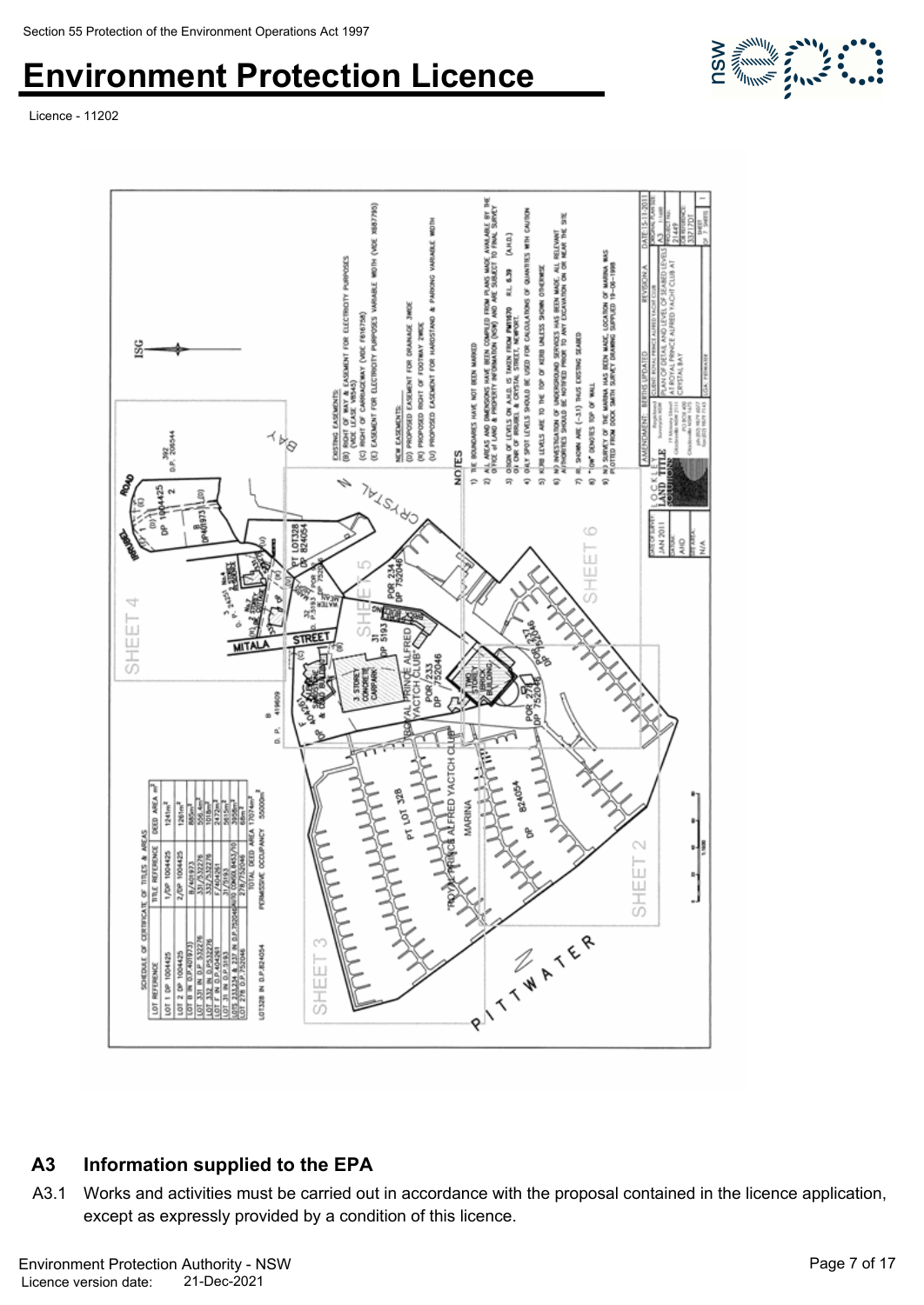

Licence - 11202

In this condition the reference to "the licence application" includes a reference to:

a) the applications for any licences (including former pollution control approvals) which this licence replaces under the Protection of the Environment Operations (Savings and Transitional) Regulation 1998; and b) the licence information form provided by the licensee to the EPA to assist the EPA in connection with the issuing of this licence.

### **2 Limit Conditions**

#### **L1 Pollution of waters**

L1.1 Except as may be expressly provided in any other condition of this licence, the licensee must comply with section 120 of the Protection of the Environment Operations Act 1997.

#### **L2 Waste**

L2.1 The licensee must not cause, permit or allow any waste to be received at the premises, except the wastes expressly referred to in the column titled "Waste" and meeting the definition, if any, in the column titled "Description" in the table below.

Any waste received at the premises must only be used for the activities referred to in relation to that waste in the column titled "Activity" in the table below.

Any waste received at the premises is subject to those limits or conditions, if any, referred to in relation to that waste contained in the column titled "Other Limits" in the table below.

This condition does not limit any other conditions in this licence.

| Code      | <b>Waste</b>                                 | <b>Description</b>                                                                                                                                                                  | <b>Activity</b>                                                   | <b>Other Limits</b> |
|-----------|----------------------------------------------|-------------------------------------------------------------------------------------------------------------------------------------------------------------------------------------|-------------------------------------------------------------------|---------------------|
| <b>NA</b> | Waste                                        | Any waste received on<br>site that is below<br>licensing thresholds in<br>Schedule 1 of the<br>POEO Act, as in force<br>from time to time                                           | $\overline{\phantom{a}}$                                          | <b>NA</b>           |
| <b>NA</b> | <b>General or Specific</b><br>exempted waste | Waste that meets all the<br>conditions of a resource<br>recovery exemption<br>under Clause 51A of the<br>Protection of the<br>Environments<br>Operations (Waste)<br>Regulation 2005 | As specified in each<br>particular resource<br>recovery exemption | <b>NA</b>           |

#### **L3 Noise limits**

L3.1 Where a noise limit has not been prescribed, all operations and activities occurring on the premises must be conducted in a manner that will not cause offensive noise.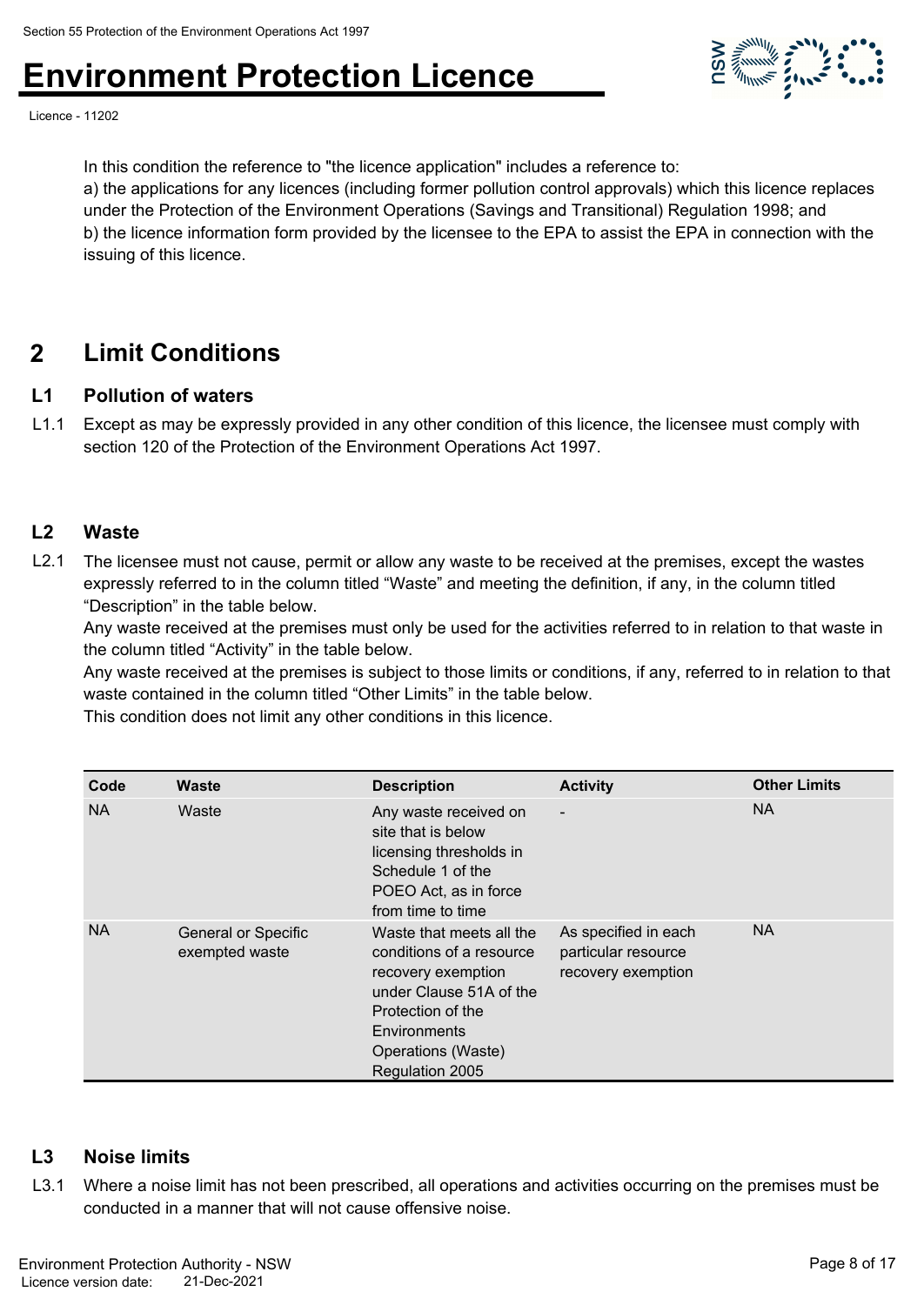

#### **L4 Potentially offensive odour**

- L4.1 No condition of this licence identifies a potentially offensive odour for the purposes of Section 129 of the Protection of the Environment Operations Act 1997.
- L4.2 The licensee must not cause or permit the emission of offensive odour beyond the boundary of the premises.
- Note: Section 129 of the Protection of the Environment Operations Act 1997, provides that the licensee must not cause or permit the emission of any offensive odour from the premises but provides a defence if the emission is identified in the relevant environment protection licence as a potentially offensive odour and the odour was emitted in accordance with the conditions of a licence directed at minimising odour.

### **3 Operating Conditions**

#### **O1 Activities must be carried out in a competent manner**

O1.1 Licensed activities must be carried out in a competent manner.

This includes:

a) the processing, handling, movement and storage of materials and substances used to carry out the activity; and

b) the treatment, storage, processing, reprocessing, transport and disposal of waste generated by the activity.

#### **O2 Maintenance of plant and equipment**

- O2.1 All plant and equipment installed at the premises or used in connection with the licensed activity:
	- a) must be maintained in a proper and efficient condition; and

b) must be operated in a proper and efficient manner.

#### **O3 Dust**

O3.1 Where neither a concentration nor rate for emission of air impurities has been prescribed, for the purposes of Section 128 of the Act, all operations and activities occuring at the premises must be conducted in a manner that will minimise airborne impurities at the boundary of the premises.

#### **O4 Waste management**

- O4.1 The licensee must ensure that any liquid and/or non liquid waste generated and/or stored at the premises is assessed and classified in accordance with the EPA's Waste Classification Guidelines as in force from time to time.
- O4.2 All activities at the premises must be carried out in a manner that will prevent waste from polluting waters.
- O4.3 The licensee must provide facilities to ensure the collection storage and disposal of waste generated at the

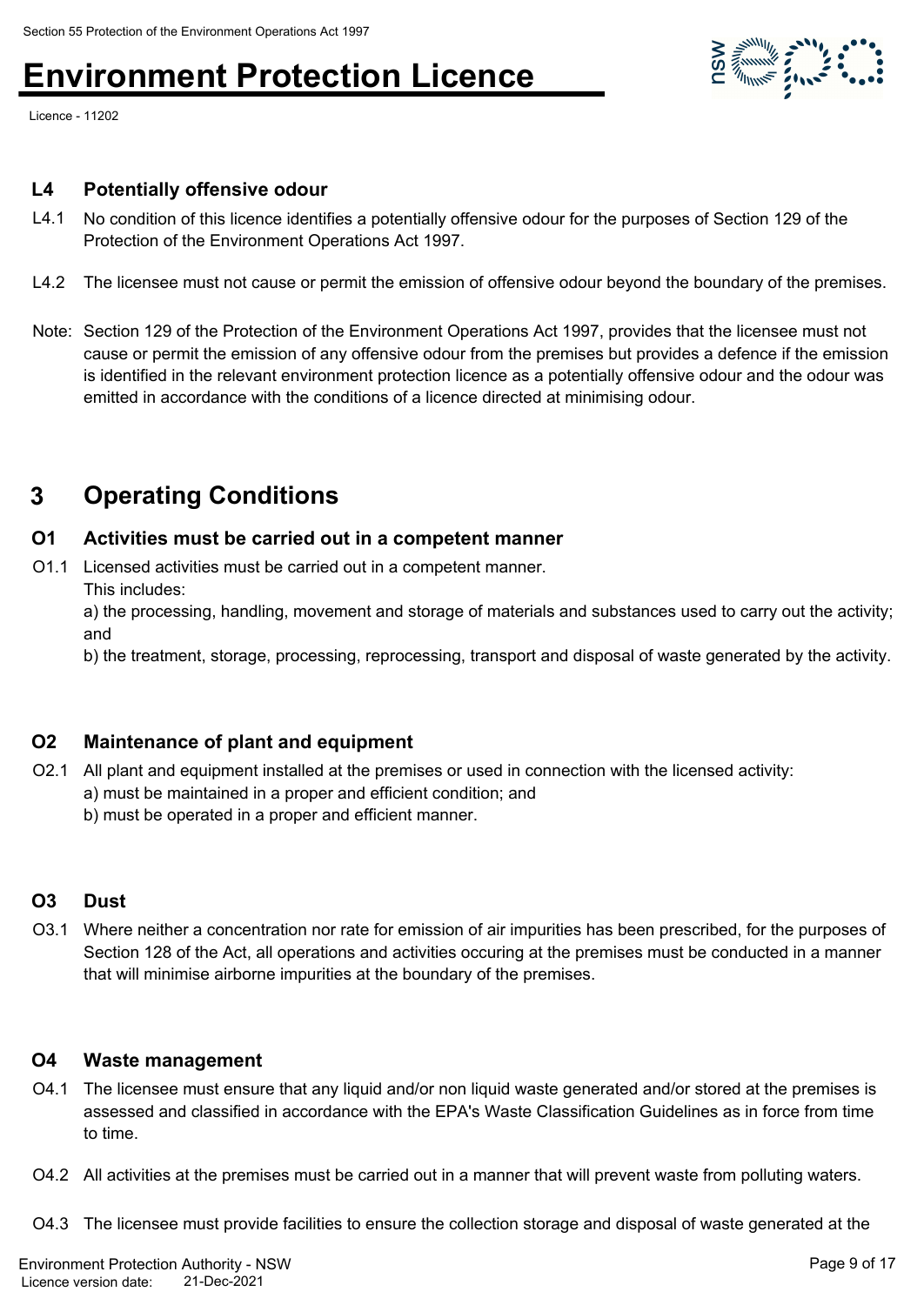

Licence - 11202

premises so that it does not pollute waters.

O4.4 For the purposes of condition O4:

a) Waste generated at the premises includes waste collected from vessels at the premises and may include but not be limited to contaminated bilge water, litter, garbage, fuel, oil and waste from abrasive cleaning, sanding, scraping and painting.

b) Facilities may include but not be limited to tarpaulins, waste bins, pump-out facilities, signage and agreements with those operating on the site.

Note: All wastes that contain organotin biocides must be collected, stored and disposed of in accordance with the Organotin Waste Chemical Control Order 1989.

### **4 Monitoring and Recording Conditions**

#### **M1 Monitoring records**

- M1.1 The results of any monitoring required to be conducted by this licence or a load calculation protocol must be recorded and retained as set out in this condition.
- M1.2 All records required to be kept by this licence must be: a) in a legible form, or in a form that can readily be reduced to a legible form;
	- b) kept for at least 4 years after the monitoring or event to which they relate took place; and
	- c) produced in a legible form to any authorised officer of the EPA who asks to see them.
- M1.3 The following records must be kept in respect of any samples required to be collected for the purposes of this licence:
	- a) the date(s) on which the sample was taken;
	- b) the time(s) at which the sample was collected;
	- c) the point at which the sample was taken; and
	- d) the name of the person who collected the sample.

#### **M2 Recording of pollution complaints**

- M2.1 The licensee must keep a legible record of all complaints made to the licensee or any employee or agent of the licensee in relation to pollution arising from any activity to which this licence applies.
- M2.2 The record must include details of the following:

a) the date and time of the complaint;

b) the method by which the complaint was made;

c) any personal details of the complainant which were provided by the complainant or, if no such details were provided, a note to that effect;

d) the nature of the complaint;

e) the action taken by the licensee in relation to the complaint, including any follow-up contact with the complainant; and

f) if no action was taken by the licensee, the reasons why no action was taken.

M2.3 The record of a complaint must be kept for at least 4 years after the complaint was made.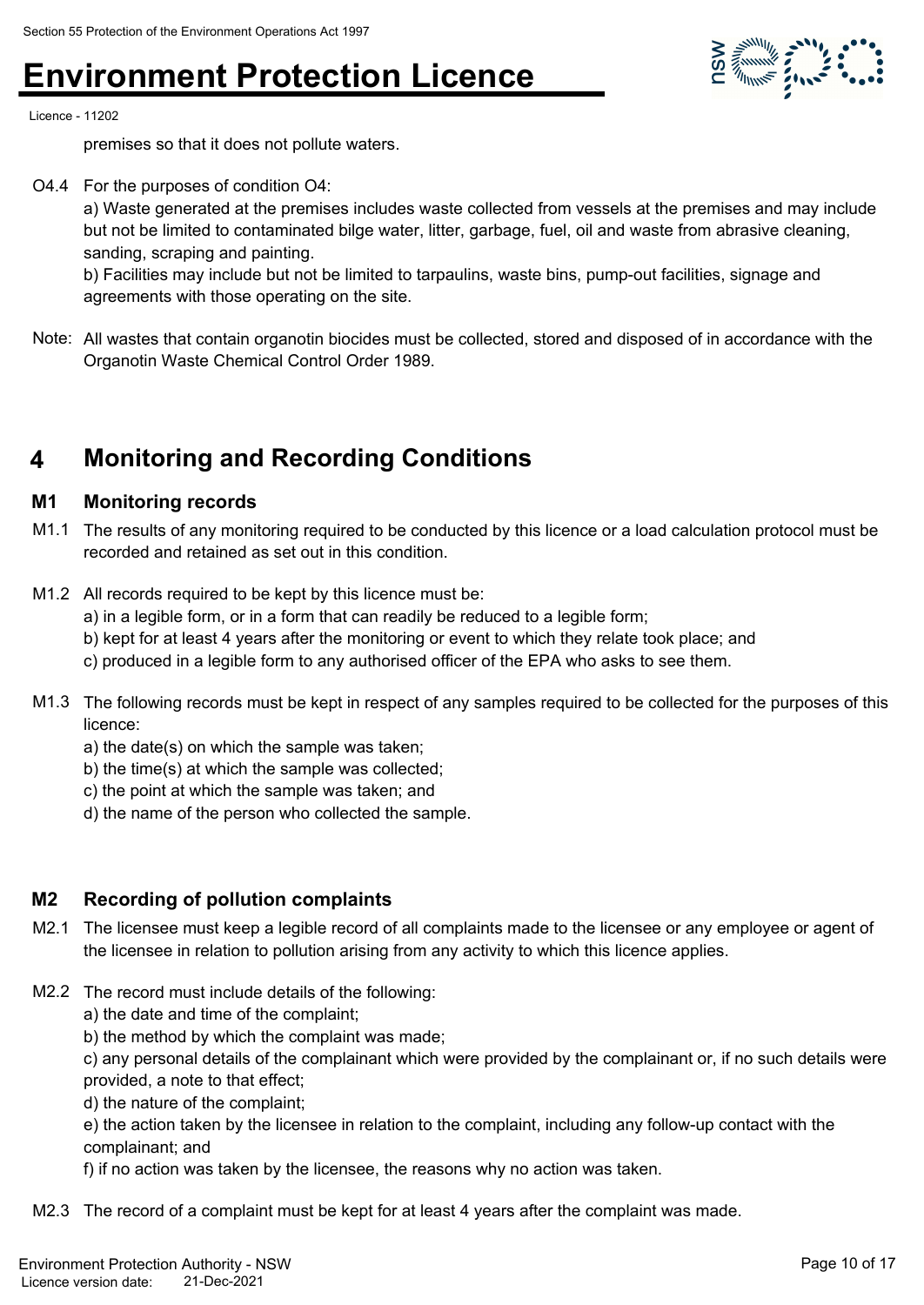Licence - 11202

M2.4 The record must be produced to any authorised officer of the EPA who asks to see them.

#### **M3 Telephone complaints line**

- M3.1 The licensee must operate during its operating hours a telephone complaints line for the purpose of receiving any complaints from members of the public in relation to activities conducted at the premises or by the vehicle or mobile plant, unless otherwise specified in the licence.
- M3.2 The licensee must notify the public of the complaints line telephone number and the fact that it is a complaints line so that the impacted community knows how to make a complaint.
- M3.3 The preceding two conditions do not apply until 3 months after: the date of the issue of this licence.

### **5 Reporting Conditions**

#### **R1 Annual return documents**

- R1.1 The licensee must complete and supply to the EPA an Annual Return in the approved form comprising:
	- 1. a Statement of Compliance,
	- 2. a Monitoring and Complaints Summary,
	- 3. a Statement of Compliance Licence Conditions,
	- 4. a Statement of Compliance Load based Fee,
	- 5. a Statement of Compliance Requirement to Prepare Pollution Incident Response Management Plan,
	- 6. a Statement of Compliance Requirement to Publish Pollution Monitoring Data; and
	- 7. a Statement of Compliance Environmental Management Systems and Practices.

At the end of each reporting period, the EPA will provide to the licensee notification that the Annual Return is due.

- R1.2 An Annual Return must be prepared in respect of each reporting period, except as provided below.
- R1.3 Where this licence is transferred from the licensee to a new licensee:

a) the transferring licensee must prepare an Annual Return for the period commencing on the first day of the reporting period and ending on the date the application for the transfer of the licence to the new licensee is granted; and

b) the new licensee must prepare an Annual Return for the period commencing on the date the application for the transfer of the licence is granted and ending on the last day of the reporting period.

R1.4 Where this licence is surrendered by the licensee or revoked by the EPA or Minister, the licensee must prepare an Annual Return in respect of the period commencing on the first day of the reporting period and ending on:

a) in relation to the surrender of a licence - the date when notice in writing of approval of the surrender is given; or

b) in relation to the revocation of the licence - the date from which notice revoking the licence operates.

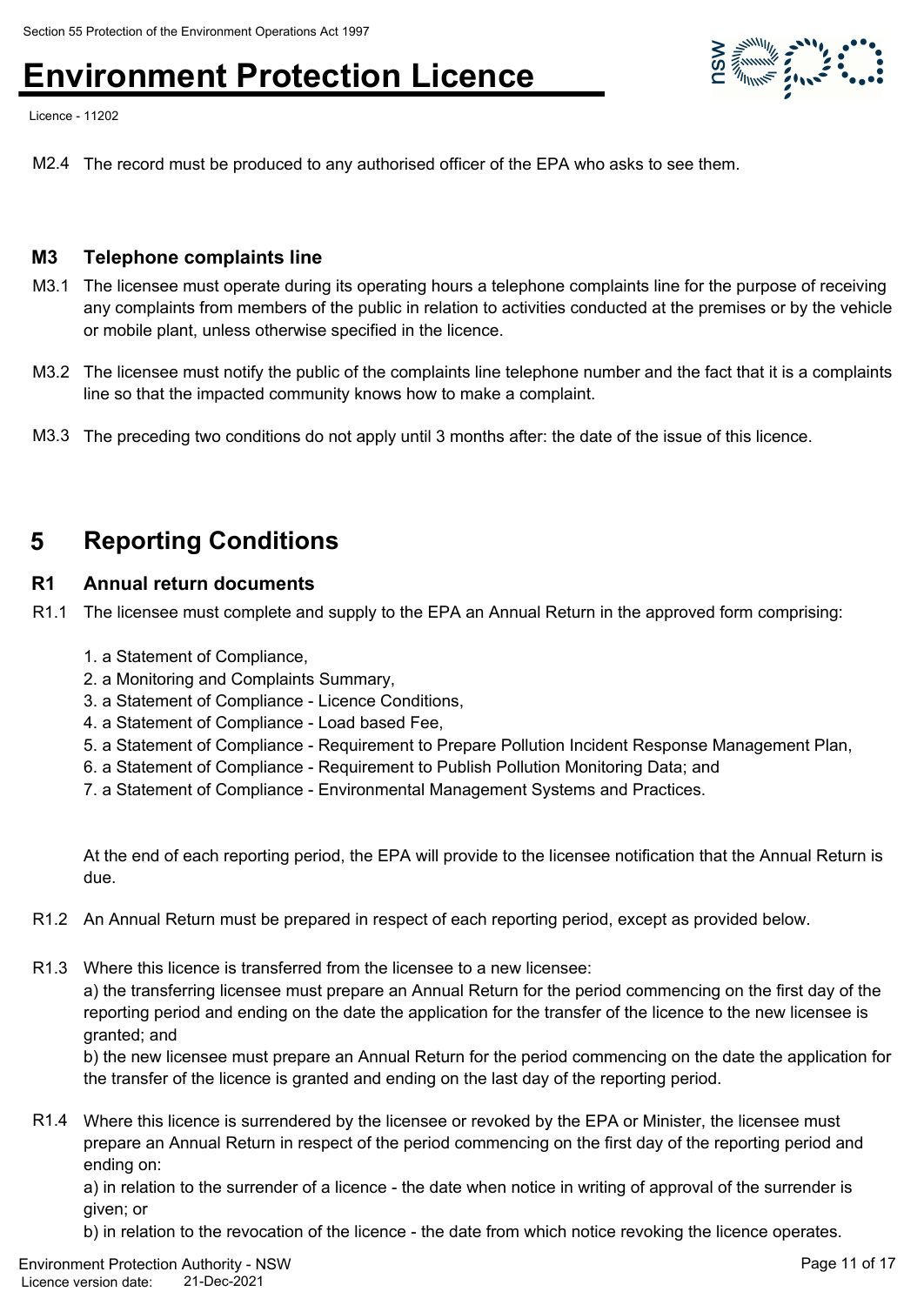

Licence - 11202

- R1.5 The Annual Return for the reporting period must be supplied to the EPA via eConnect *EPA* or by registered post not later than 60 days after the end of each reporting period or in the case of a transferring licence not later than 60 days after the date the transfer was granted (the 'due date').
- R1.6 The licensee must retain a copy of the Annual Return supplied to the EPA for a period of at least 4 years after the Annual Return was due to be supplied to the EPA.
- R1.7 Within the Annual Return, the Statements of Compliance must be certified and the Monitoring and Complaints Summary must be signed by:
	- a) the licence holder; or
	- b) by a person approved in writing by the EPA to sign on behalf of the licence holder.
- Note: The term "reporting period" is defined in the dictionary at the end of this licence. Do not complete the Annual Return until after the end of the reporting period.
- Note: An application to transfer a licence must be made in the approved form for this purpose.

#### **R2 Notification of environmental harm**

- R2.1 Notifications must be made by telephoning the Environment Line service on 131 555.
- R2.2 The licensee must provide written details of the notification to the EPA within 7 days of the date on which they became aware of the incident.
- Note: The licensee or its employees must notify all relevant authorities of incidents causing or threatening material harm to the environment immediately after the person becomes aware of the incident in accordance with the requirements of Part 5.7 of the Act.

#### **R3 Written report**

R3.1 Where an authorised officer of the EPA suspects on reasonable grounds that:

a) where this licence applies to premises, an event has occurred at the premises; or

b) where this licence applies to vehicles or mobile plant, an event has occurred in connection with the carrying out of the activities authorised by this licence,

and the event has caused, is causing or is likely to cause material harm to the environment (whether the harm occurs on or off premises to which the licence applies), the authorised officer may request a written report of the event.

- R3.2 The licensee must make all reasonable inquiries in relation to the event and supply the report to the EPA within such time as may be specified in the request.
- R3.3 The request may require a report which includes any or all of the following information:
	- a) the cause, time and duration of the event;
	- b) the type, volume and concentration of every pollutant discharged as a result of the event;

c) the name, address and business hours telephone number of employees or agents of the licensee, or a specified class of them, who witnessed the event;

d) the name, address and business hours telephone number of every other person (of whom the licensee is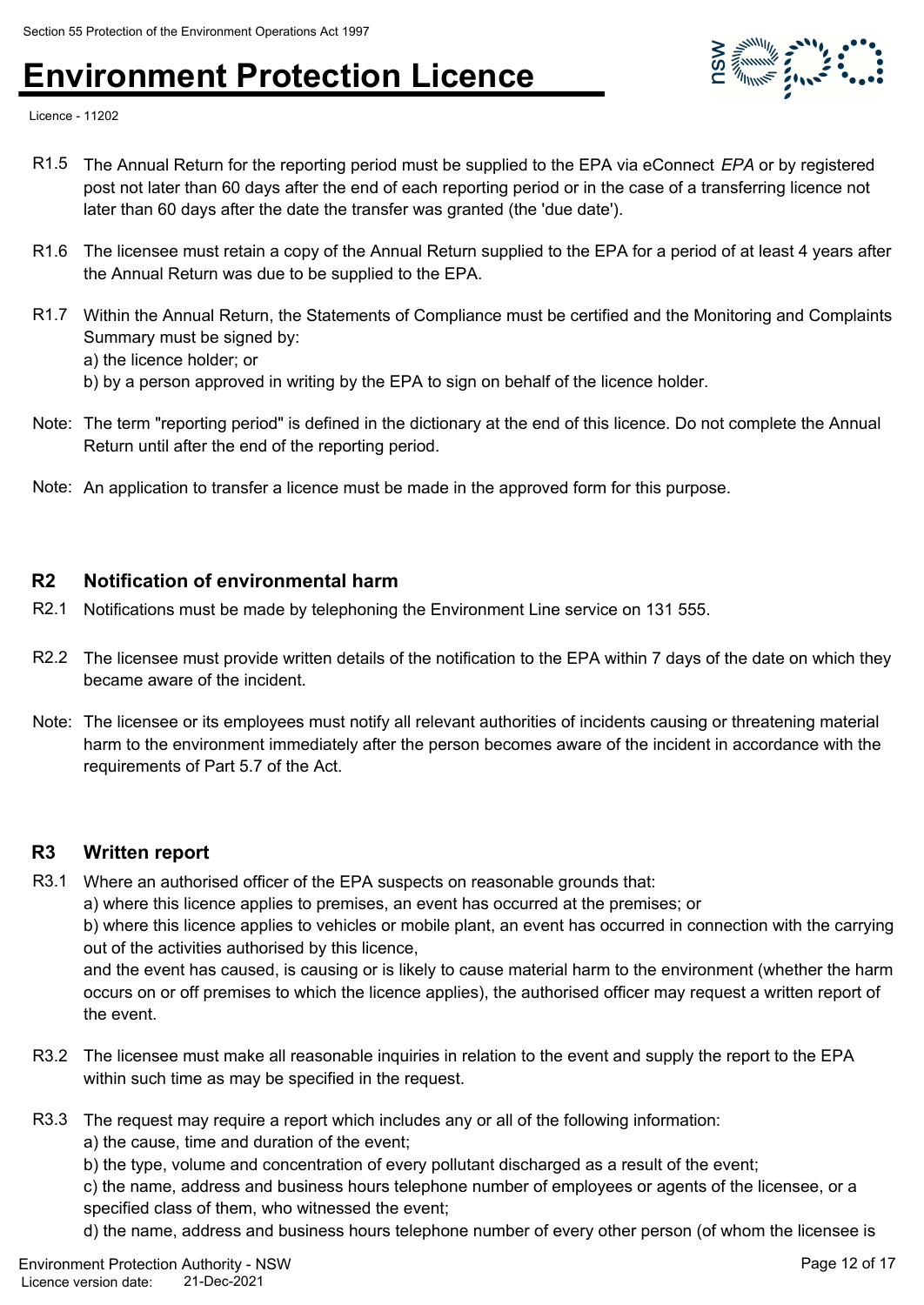

Licence - 11202

aware) who witnessed the event, unless the licensee has been unable to obtain that information after making reasonable effort;

e) action taken by the licensee in relation to the event, including any follow-up contact with any complainants; f) details of any measure taken or proposed to be taken to prevent or mitigate against a recurrence of such an event; and

g) any other relevant matters.

R3.4 The EPA may make a written request for further details in relation to any of the above matters if it is not satisfied with the report provided by the licensee. The licensee must provide such further details to the EPA within the time specified in the request.

### **6 General Conditions**

#### **G1 Copy of licence kept at the premises or plant**

- G1.1 A copy of this licence must be kept at the premises to which the licence applies.
- G1.2 The licence must be produced to any authorised officer of the EPA who asks to see it.
- G1.3 The licence must be available for inspection by any employee or agent of the licensee working at the premises.

#### **G2 Other general conditions**

G2.1 **Completed Programs**

| Program          | <b>Description</b>                                                                                                                                                                                                    | <b>Completed Date</b> |
|------------------|-----------------------------------------------------------------------------------------------------------------------------------------------------------------------------------------------------------------------|-----------------------|
| PRP <sub>1</sub> | The licensee must submit a report to the EPA<br>proposing options (and a preferred option) to<br>prevent pollution of waters from activities<br>undertaken on slipways and associated<br>hardstand areas.             | 23-April-2001         |
| PRP <sub>4</sub> | The licensee to install bunding around the fuel<br>bowsers and prevent rainwater access to the<br>fuel bowsers. Not completed as no longer<br>applicable to premises.                                                 | 30-June-2003          |
| PRP <sub>2</sub> | The licensee must install:<br>a) appropriate bunding around the waste oil<br>collection container; and<br>b) a cover to prevent rain water access to the<br>waste oil collection container and associated<br>bunding. | 12-February-2001      |
| PRP <sub>3</sub> | The licensee must ensure nil waste water<br>discharges to waters by installing and operating<br>the preferred waste water management system<br>submitted to the EPA by the licensee in<br>response to PRP 1.          | 31-July-2003          |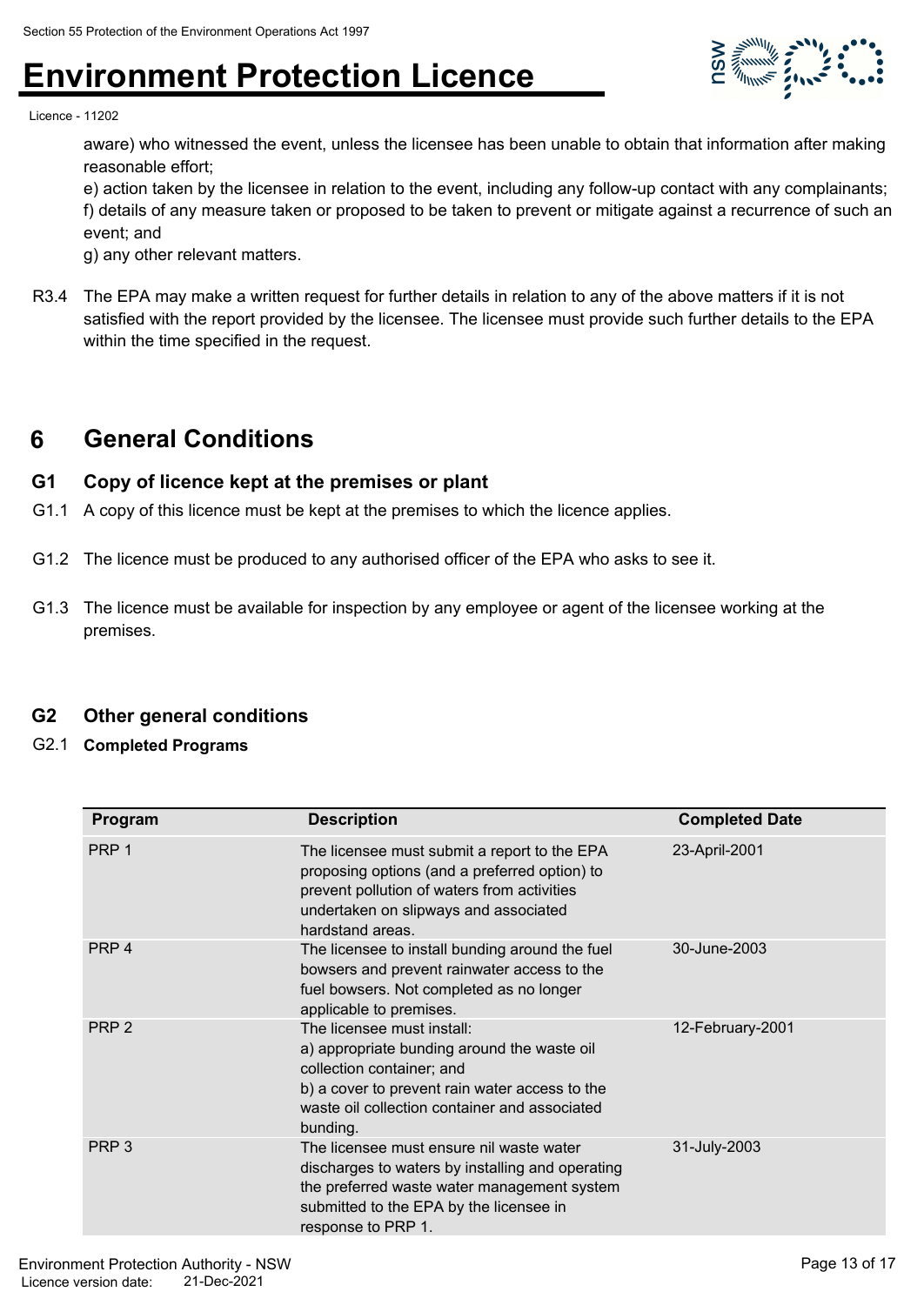

#### Licence - 11202

PRP 5 - Options Analysis Licensee to seek expert advice on ensuring only clean water is discharged from site. Prepare an 'Options Analysis' and identify their preferred option.

30-September-2021

### **7 Pollution Studies and Reduction Programs**

#### **U1 Pollution Mitigation Monitoring Program**

- U1.1 The licensee must undertake a Pollution Mitigation Monitoring Program to determine the effectiveness of implemented discharge pollution mitigation measures as provided within documents titled "Notice 1588712 / File EF13/3531 / Licence No 11212 - dated 16 September 2021" and "RPAYC Response to Notice of Variation of Licence 11202 - received 29 May 2020".
- U1.2 The Pollution Mitigation Monitoring Program must consist of:

a) Five (5) water grab sampling and analysis events taken at the premises discharge point following rainfall events for analysis of pH, total suspended solids, total recoverable hydrocarbons (TRH), biochemical oxygen demand and dissolved metals (aluminium, copper, nickel, zinc, cadmium, chromium, lead, iron, arsenic, selenium);

b) Two (2) water grab sampling events taken at the premises discharge point following rainfall events for analysis of potential anti-fouling pollutants [tributyltin, diuron, cybutryne, ziram, dichlofluanid, chlorothalonil, pyridine, dithiocarbamate (maneb), thiram and 2-(tert-butylamino)-4-(cyclopropylamino)-6-(methylthio) -1,3,5-triazine]. If anti-fouling pollutants are detected within these two (2) rounds of sampling, the licensee will conduct an additional three (3) anti-fouling pollutants sampling and analysis events, amounting to five (5) rounds in total; and

c) Quality Assurance/Quality Control (QA/QC) samples, collected during every sampling event as outlined within Condition U1.2 a) and b). QA/QC sampling will consist of field and split duplicates and will analyse for dissolved metals (aluminium, copper, nickel, zinc, cadmium, chromium, lead, iron, arsenic, selenium), TRH, tributyltin, diuron, cybutryne, ziram, dichlofluanid, chlorothalonil, pyridine, and thiram;

U1.3 After Condition U1.2 has been satisfied by the Licensee, a summary report will be prepared by the Licensee. The summary report will:

a) Analyse the effectiveness of pollution mitigation measures implemented by the Licensee at the premises. Mitigation measures implemented will be clearly defined in the report, and effectiveness presented against findings from sampling undertaken as part of Condition U1.2;

b) Provide all laboratory analysis reporting and results for testing undertaken by the Licensee as part of the Pollution Mitigation Monitoring Program, as based on Condition U1.2 of the Licence; and c) Be submitted by the Licensee in writing to the EPA by email at *info@epa.nsw.gov.au* by no later than 30 June 2022, addressed to the following:

Director Regulatory Operations Locked Bag 5502 Parramatta NSW 2124 *info@epa.nsw.gov.au*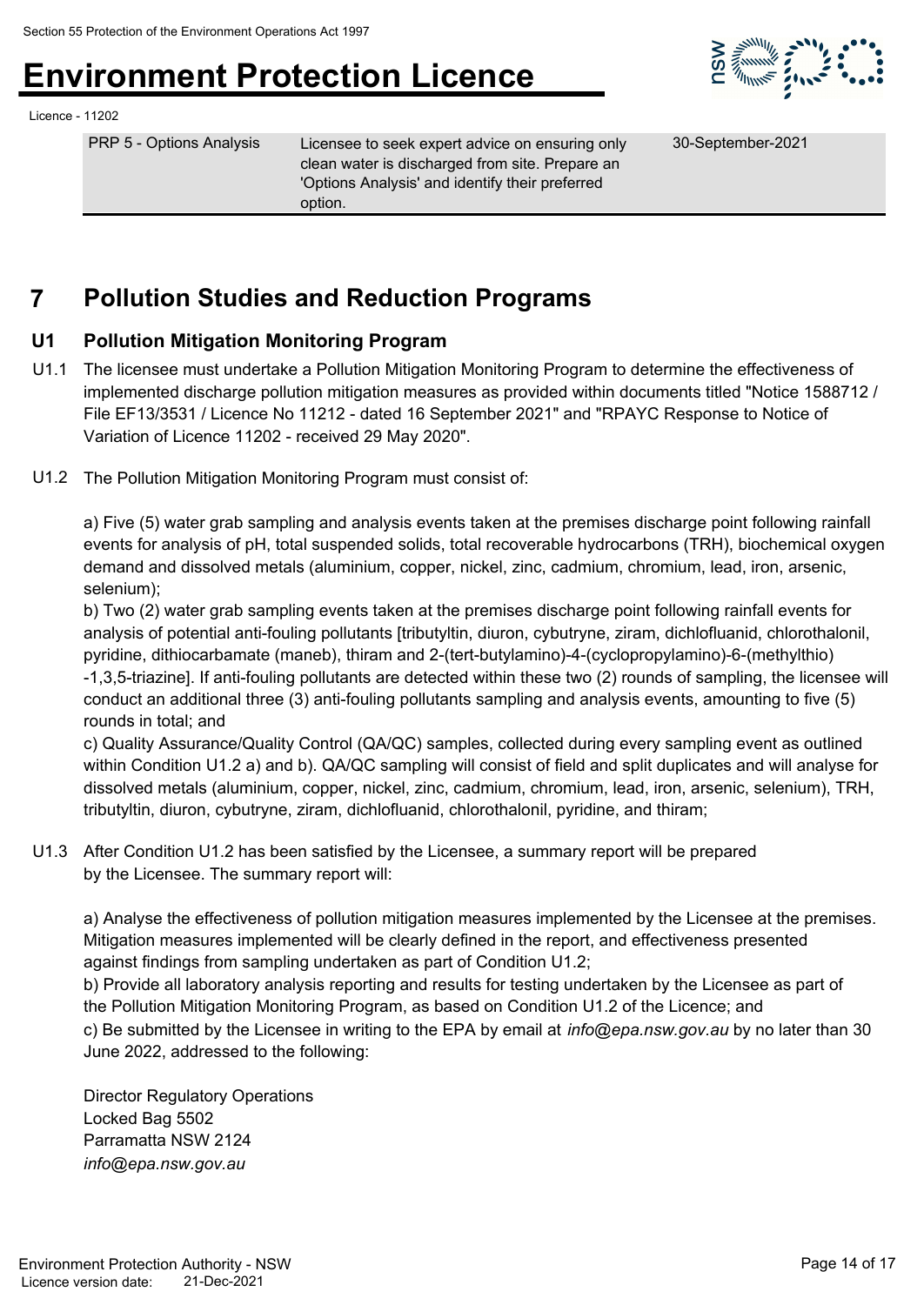Licence - 11202



#### **Dictionary**

#### **3DGM [in relation to a concentration limit]** Means the three day geometric mean, which is calculated by multiplying the results of the analysis of three samples collected on consecutive days and then taking the cubed root of that amount. Where one or more of the samples is zero or below the detection limit for the analysis, then 1 or the detection limit respectively should be used in place of those samples **Act** Means the Protection of the Environment Operations Act 1997 **activity** Means a scheduled or non-scheduled activity within the meaning of the Protection of the Environment Operations Act 1997 **actual load** Has the same meaning as in the Protection of the Environment Operations (General) Regulation 2009 **AM** Together with a number, means an ambient air monitoring method of that number prescribed by the *Approved Methods for the Sampling and Analysis of Air Pollutants in New South Wales*. **AMG** Australian Map Grid **anniversary date** The anniversary date is the anniversary each year of the date of issue of the licence. In the case of a licence continued in force by the Protection of the Environment Operations Act 1997, the date of issue of the licence is the first anniversary of the date of issue or last renewal of the licence following the commencement of the Act. **annual return** Is defined in R1.1 **Approved Methods Publication** Has the same meaning as in the Protection of the Environment Operations (General) Regulation 2009 **assessable pollutants** Has the same meaning as in the Protection of the Environment Operations (General) Regulation 2009 **BOD** Means biochemical oxygen demand **CEM** Together with a number, means a continuous emission monitoring method of that number prescribed by the *Approved Methods for the Sampling and Analysis of Air Pollutants in New South Wales*. **COD** Means chemical oxygen demand **composite sample** Unless otherwise specifically approved in writing by the EPA, a sample consisting of 24 individual samples collected at hourly intervals and each having an equivalent volume. **cond.** Means conductivity **environment** Has the same meaning as in the Protection of the Environment Operations Act 1997 **environment protection legislation** Has the same meaning as in the Protection of the Environment Administration Act 1991 **EPA** Means Environment Protection Authority of New South Wales. **fee-based activity classification** Means the numbered short descriptions in Schedule 1 of the Protection of the Environment Operations (General) Regulation 2009. **general solid waste (non-putrescible)** Has the same meaning as in Part 3 of Schedule 1 of the Protection of the Environment Operations Act 1997 General Dictionary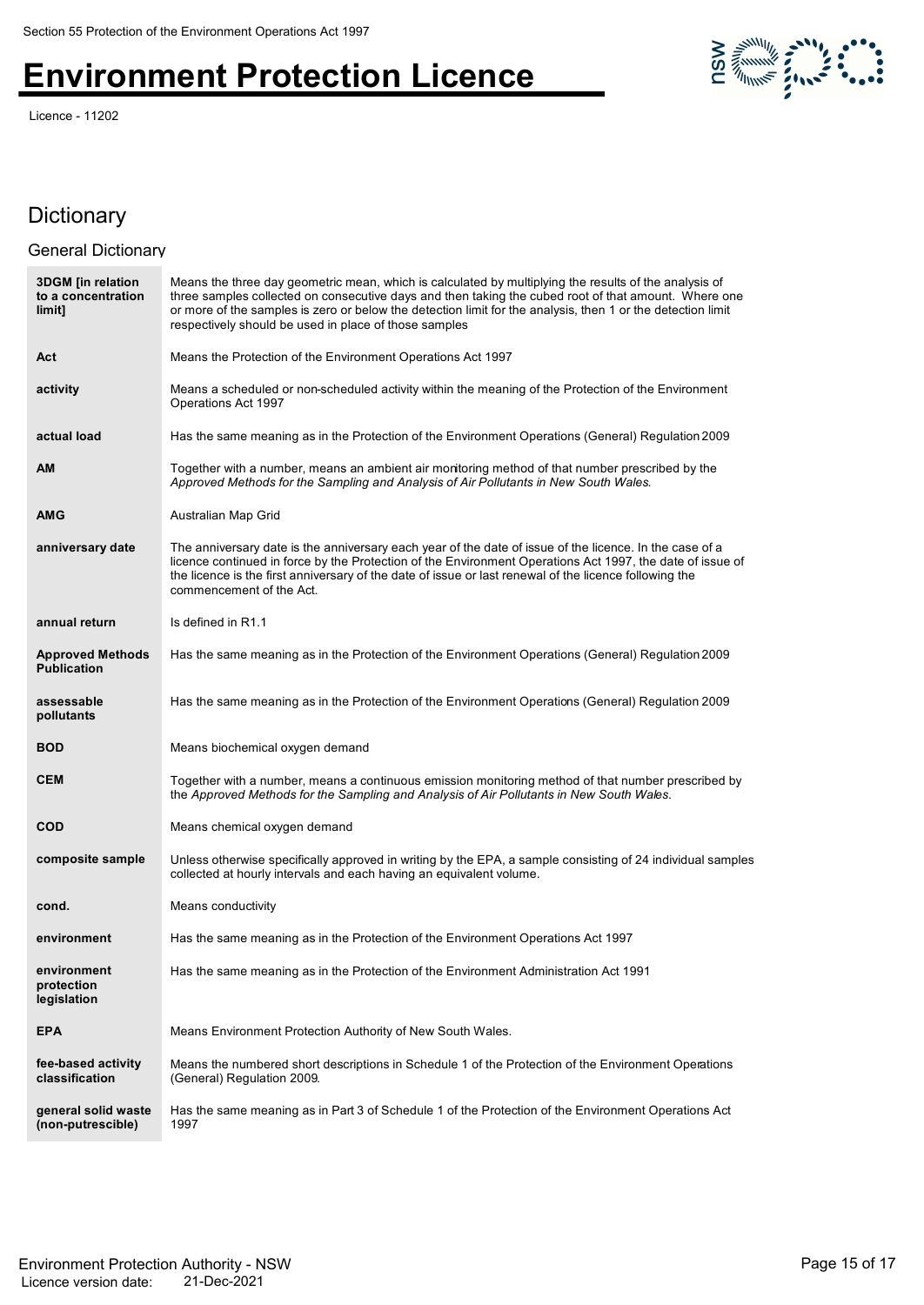

Licence - 11202

| flow weighted<br>composite sample                                      | Means a sample whose composites are sized in proportion to the flow at each composites time of<br>collection.                                                                                                                                                                                                                                                                                                                     |
|------------------------------------------------------------------------|-----------------------------------------------------------------------------------------------------------------------------------------------------------------------------------------------------------------------------------------------------------------------------------------------------------------------------------------------------------------------------------------------------------------------------------|
| general solid waste<br>(putrescible)                                   | Has the same meaning as in Part 3 of Schedule 1 of the Protection of the Environmen t Operations Act<br>1997                                                                                                                                                                                                                                                                                                                      |
| grab sample                                                            | Means a single sample taken at a point at a single time                                                                                                                                                                                                                                                                                                                                                                           |
| hazardous waste                                                        | Has the same meaning as in Part 3 of Schedule 1 of the Protection of the Environment Operations Act<br>1997                                                                                                                                                                                                                                                                                                                       |
| licensee                                                               | Means the licence holder described at the front of this licence                                                                                                                                                                                                                                                                                                                                                                   |
| load calculation<br>protocol                                           | Has the same meaning as in the Protection of the Environment Operations (General) Regulation 2009                                                                                                                                                                                                                                                                                                                                 |
| local authority                                                        | Has the same meaning as in the Protection of the Environment Operations Act 1997                                                                                                                                                                                                                                                                                                                                                  |
| material harm                                                          | Has the same meaning as in section 147 Protection of the Environment Operations Act 1997                                                                                                                                                                                                                                                                                                                                          |
| <b>MBAS</b>                                                            | Means methylene blue active substances                                                                                                                                                                                                                                                                                                                                                                                            |
| <b>Minister</b>                                                        | Means the Minister administering the Protection of the Environment Operations Act 1997                                                                                                                                                                                                                                                                                                                                            |
| mobile plant                                                           | Has the same meaning as in Part 3 of Schedule 1 of the Protection of the Environment Operations Act<br>1997                                                                                                                                                                                                                                                                                                                       |
| motor vehicle                                                          | Has the same meaning as in the Protection of the Environment Operations Act 1997                                                                                                                                                                                                                                                                                                                                                  |
| <b>O&amp;G</b>                                                         | Means oil and grease                                                                                                                                                                                                                                                                                                                                                                                                              |
| percentile [in<br>relation to a<br>concentration limit<br>of a sample] | Means that percentage [eg.50%] of the number of samples taken that must meet the concentration limit<br>specified in the licence for that pollutant over a specified period of time. In this licence, the specified period<br>of time is the Reporting Period unless otherwise stated in this licence.                                                                                                                            |
| plant                                                                  | Includes all plant within the meaning of the Protection of the Environment Operations Act 1997 as well as<br>motor vehicles.                                                                                                                                                                                                                                                                                                      |
| pollution of waters<br>[or water pollution]                            | Has the same meaning as in the Protection of the Environment Operations Act 1997                                                                                                                                                                                                                                                                                                                                                  |
| premises                                                               | Means the premises described in condition A2.1                                                                                                                                                                                                                                                                                                                                                                                    |
| public authority                                                       | Has the same meaning as in the Protection of the Environment Operations Act 1997                                                                                                                                                                                                                                                                                                                                                  |
| regional office                                                        | Means the relevant EPA office referred to in the Contacting the EPA document accompanying this licence                                                                                                                                                                                                                                                                                                                            |
| reporting period                                                       | For the purposes of this licence, the reporting period means the period of 12 months after the issue of the<br>licence, and each subsequent period of 12 months. In the case of a licence continued in force by the<br>Protection of the Environment Operations Act 1997, the date of issue of the licence is the first anniversary<br>of the date of issue or last renewal of the licence following the commencement of the Act. |
| restricted solid<br>waste                                              | Has the same meaning as in Part 3 of Schedule 1 of the Protection of the Environment Operations Act<br>1997                                                                                                                                                                                                                                                                                                                       |
| scheduled activity                                                     | Means an activity listed in Schedule 1 of the Protection of the Environment Operations Act 1997                                                                                                                                                                                                                                                                                                                                   |
| special waste                                                          | Has the same meaning as in Part 3 of Schedule 1 of the Protection of the Environment Operations Act<br>1997                                                                                                                                                                                                                                                                                                                       |
| TM                                                                     | Together with a number, means a test method of that number prescribed by the <i>Approved Methods for the</i><br>Sampling and Analysis of Air Pollutants in New South Wales.                                                                                                                                                                                                                                                       |